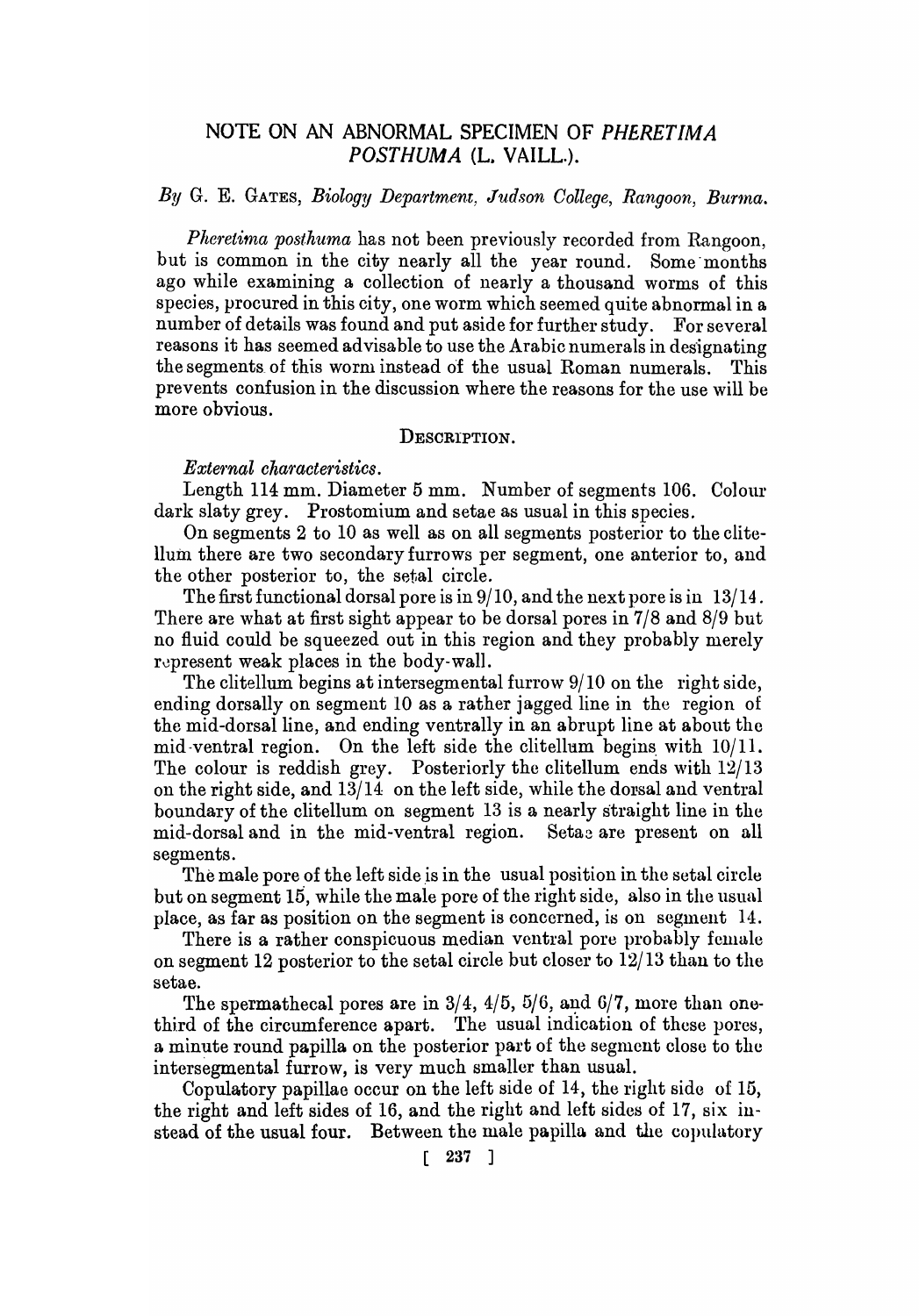papilla of 14 there are 19 setae, of 15-14 setae, and between the copulatory papilla:  $o^c$  16-18 setae, and the papillae of 17-19 setae.

The appearance externally of the male and copulatory papillae is exactly the same as in normal worms of this species.

## *Internal anatomy.*

The first septum present is  $2/3$  which is very thin;  $3/4$  is slightly thickened;  $4/5$ ,  $5/6$  and  $6/7$  are very thick;  $7/8$  is lacking;  $8/9$  and  $9/10$  are slightly thick ned; the remainder are thin. Septum  $6/7$  is pushed backwards by the gizzard into contact with 8/9 to which it is fused in the region of the alimentary canal, so that no part of the oesophagus appears in 7 or 8.

The gizzard is in segment 6, the posterior end enlarged, and the anterior end conical. The intestine begins in 12. A pair of characteristic caecae extend forward from 24 into 21.

The supra-pharyngeal ganglia are in segment  $2$ .

In segments 3 and 4 there are on each side of the alimentary canal large nephridial masses attached to the anterior faces of septa 3/4 and 4/5, while loose in each of these two segments are large, red, paired masses of blood glands.

There is a very large lateral commissure on the left side in segment 11 but none on the right side, a pair of large commissures in segment 10, a very large commissure on the right side of 9 but none on the left side. In the anterior part of the combined segments (7 and 8) the dorsal blood vessel gives off a conspicuous pair of commissures which are however not as large as those of 10, 11 and 12. Behind this pair there is a much smaller lateral commissure on the right side only, on the anterior face of 8/9 which must be the commissure of segment eight. There are paired  $8/9$  which must be the commissure of segment eight. commissures in segments 6, 5, 4, 3 and 2.

Paired testes sacs in 8 lie close under 8,9, and there is only a single testis sac on the left side in 9. There is a large characteristic seminal ves:cle on the left side of 10 but none on the right side. In segment 9 there is a pair of large lobed seminal vesicles, that of the right side somewhat smaller than the other.

The prostatic duct of the left side is in segment 15, that of the right side is in segment 14. The right prostate lies in segments 13-15 (3), the left prostate in segments 14-17 (4). The prostatic duct lies on the floor of its segment bent into the form of a  $U$  with the limbs pressed into contact with each other, the open end of the U posteriorly. The larger ectal limb is nearer the nerve cord, the smaller ental end bends outward slightly just as it passess into the gland. There is a single sperm duct on the right side which passes into the prostatic duct at the edge of the gland. On the left side the two sperm ducts are in contact but do not unite until just before passing into the prostatic duct.

An ovary of usual size and appearance is flattened against the posterior face of  $10/11$  on the left side, but no trace of a right ovary can be found in this or any other segment. On the anterior face of 11/12 there is a large oviduct funnel opposite the ovary. The oviduct is long and passes through 12 and into septum *12,113* in which it penetrates into the ventral parietes. The anterior pair of spermathecae is in 4 and is very small. although the picture presented by the whole spermathecal apparatus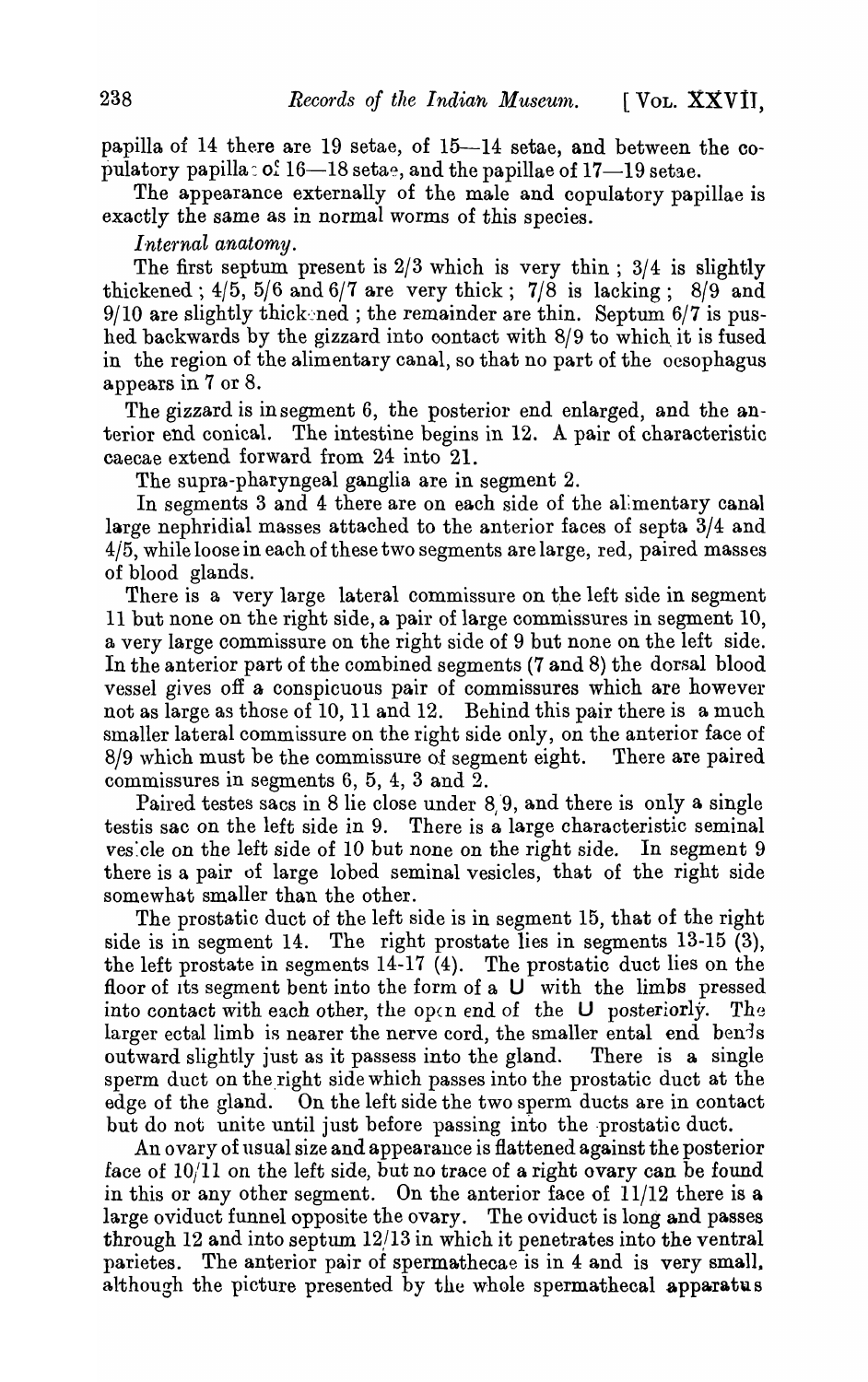is the same as that of norm 1 worms of the species. The second pair of spermathecae is in 5. The spermatheca on the left side is double, or more correctly, the ducts of two spermathecae join as they pass into the body wall. The diverticulum of the outer spermatheca on this side is split into two longitudinally, beginning at the free ental end and proceeding nearly to the place where the diverticulum narrows suddenly to form the stalk by which it is attached to the duct. The spermathecae of this segment are slightly larger than those of the preceding segment. There are two pairs of spermathecae in segment 6, the posterior pair passing into the body-wall close to 6/7, and the anterior pair close to 5 6. The spermathecae of this segment are slightly larger than those of the preceding segment but only about half the size of the spermathecae of normal specimens of this species. The last spermatheca on the left side also has a diverticulum split in two nearly to the stalk.

## DISCUSSION.

The most striking abnormality of the worm is the unusual position of the organs. The gizzard for instance is in segment 6 instead of VIII. The gizzard for instance is in segment 6 instead of VIII. Possibly two segments have been elided or have failed to develop. If it is imagined that two segments are intercalated between (what are in this abnormal worm according to the external segmentation) segments 2 and 3, a description of the internal anatomy will then read as follows.

Septa  $4/5$  present,  $5/6$  slightly thickened,  $6/7$ ,  $7/8$ ,  $8/9$  much thickened, *9/ 10* absent, *10/11* and 11/12 slightly thickened.. Nephridial masses and blood glands in 5 and 6, last heart in 13, testes sacs in 10 and 11, seminal vesicles in 11 and 12, ovary in  $1^3$ , and spermathccae four pairs, one pair each in 6 and 7-and two pairs in 8, and paired caecac in 26. This is practically the same as a description of similar organs in the normal *posthuma* of Rangoon for in the local forms 8,9 is always present, and  $9/10$  is always absent; seminal vesicles are always. two pairs in XI and XII; and the spermathecae are four pairs, one pair each in VI and VII, and two pairs in VIII. (However in the normal P. posthuma 5/6 is usually as thick as  $6/7$  and  $8/9$  is usually thinner than  $7/8$ , but this is relatively unimportant.) An additional similarity is furnished by the lateral commissures. In the Rangoon form there are large paired commissures in XI, XII, and XIII, the pair belonging to X are very small, located on the anterior face of 10/11 and frequently one of the pair is lacking. There are larger commissures in the anterior part of the combined segment, belonging to IX. This is also just the condition of the commissures in the segments noted in the abnormal worm allowing for the difference of the two segments and the asymmetrical development of the vessels in 9 and 11.

Most of the organs seem to be two segments anterior to their normal position. It is difficult to conceive of all these structures "jumping forward" two segments. It is perhaps easier to think that two segments have been omitted somewhere. Evidence for this and for the place of omission is furnished by the condition of the alimentary canal in the first two segments. The canal in 3 and 4 is narrow and pigmented on the outer surface, which is just the appearance of this organ in a normal *posthuma* in segments  $\bar{V}$  and  $\bar{V}$ . Between this region (3 and 4) and